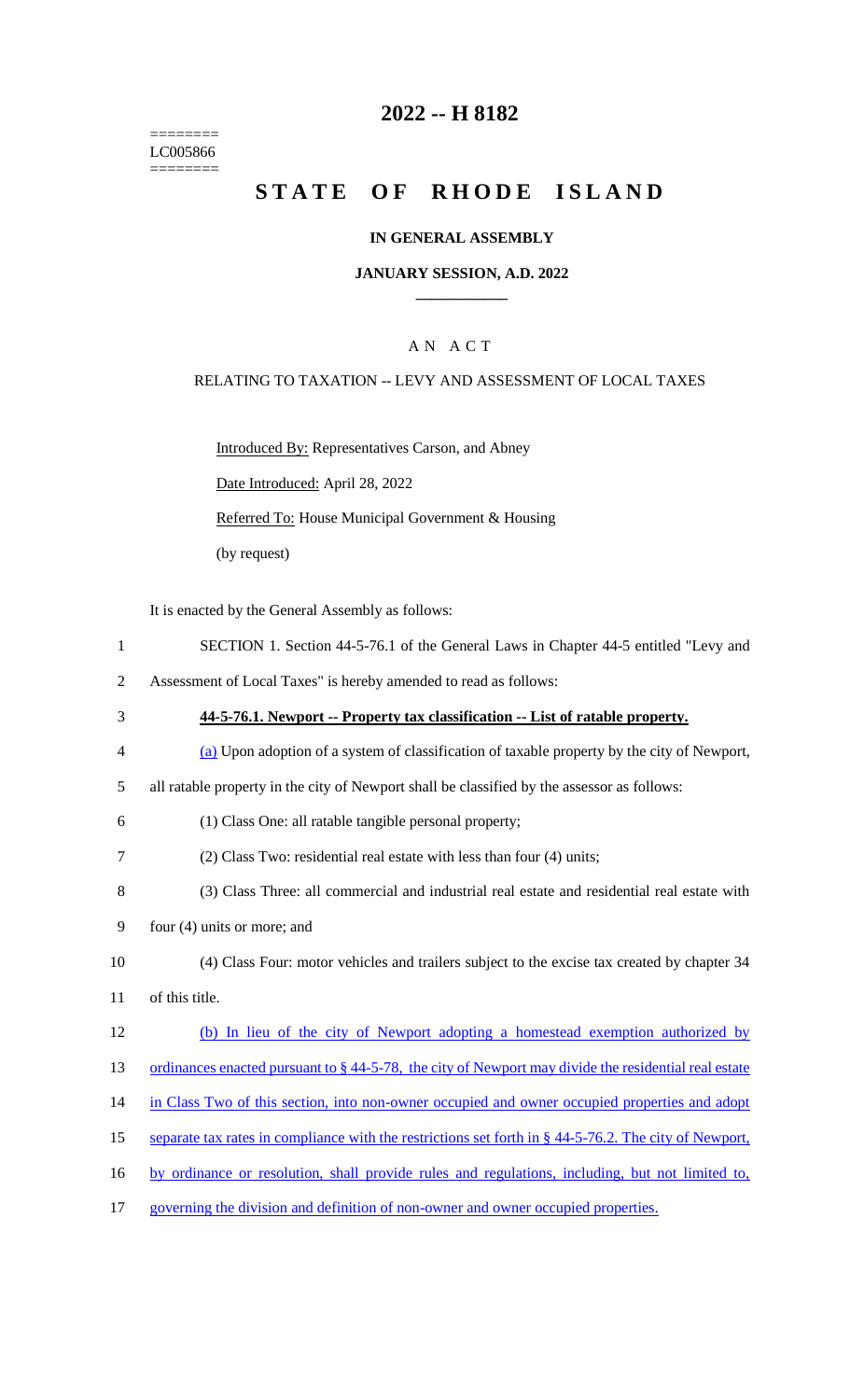1 SECTION 2. This act shall take effect upon passage.

#### $=$ LC005866 ========